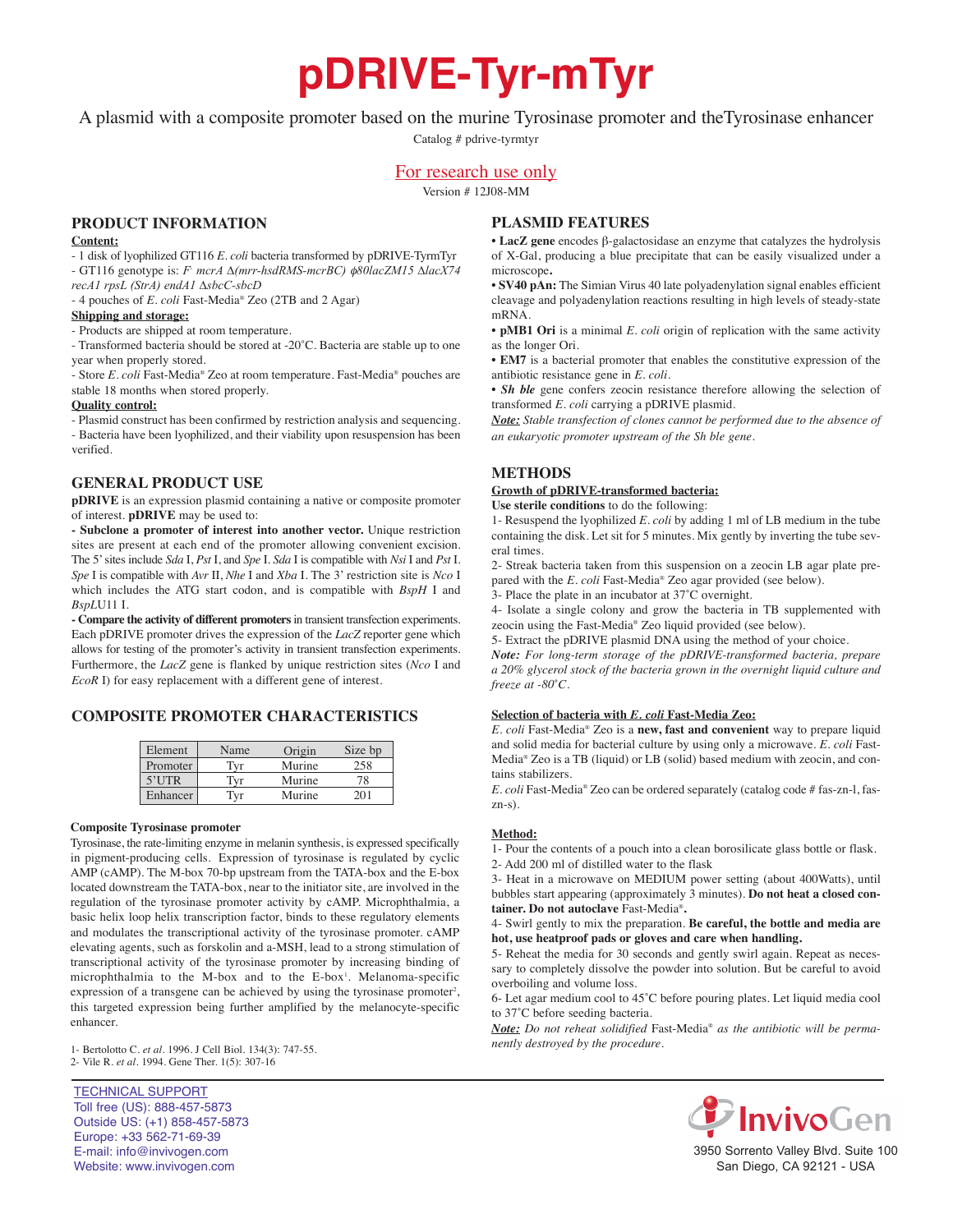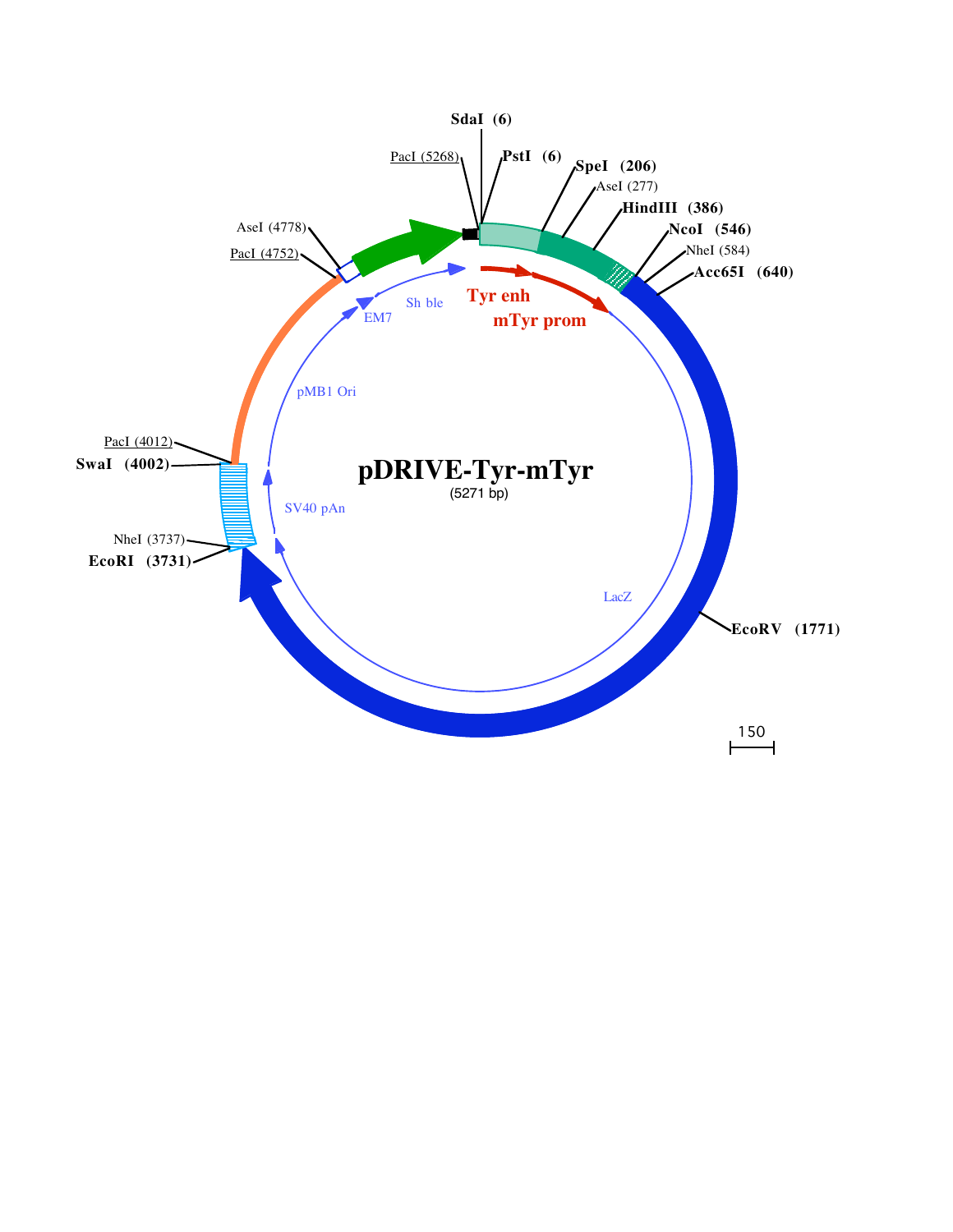**SdaI (6) PstI (6)**

1 CCTGCAGGTCATAGTTCCTGCCAGCTGACTTTGTCAAGACAGTGATGTCTGTGTTCCAGCAGTTGTTCTGAGTATCCTTTTCATTATCCACTGTCCTTTC TTCTTAAATTCCACCCCCAACATTGTAAATAGCTTCTTTCTTAAACTCTGTTCAAAGAACCAGCTTGAGTGTGTCAGCTGCTTCCTGCTGGGGTCCTGGC 101 AAACCACTAGTGACCTTTATTCATAAGAGATGATGTATTCTTGATACTACTTCTCATTTGCAAATTCCAATTATTATTAATTTCATATCAATTAGAATAA **SpeI (206)** AseI (277) 201 TATATCTTCCTTCAATTTAGTTACCTCACTATGGGCTATGTACAAACTCCAAGAAAAAGTTAGTCATGTGCTTTGCAGAAGATAAAAGCTTAGTGTAAAA 301 CAGGCTGAGAGTATTTGATGTAAGAAGGGGAGTGGTTATATAGGTCTTAGCCAAAACATGTGATAGTCACTCCAGGGGTTGCTGGAAAAGAAGTCTGTGA 401 501 CACTCATTAACCTATTGGTGCAGAATTTGAATGATCTAAAGGAGACCATGGGGGGTTCTCATCATCATCATCATCATGGTATGGCTAGCATGACTGGTGG 601 ACAGCAAATGGGTCGGGATCTGTACGACGATGACGATAAGGTACCTAAGGATCAGCTTGGAGTTGATCCCGTCGTTTTACAACGTCGTGACTGGGAAAAC 701 CCTGGCGTTACCCAACTTAATCGCCTTGCAGCACATCCCCCTTTCGCCAGCTGGCGTAATAGCGAAGAGGCCCGCACCGATCGCCCTTCCCAACAGTTGC GCAGCCTGAATGGCGAATGGCGCTTTGCCTGGTTTCCGGCACCAGAAGCGGTGCCGGAAAGCTGGCTGGAGTGCGATCTTCCTGAGGCCGATACTGTCGT 801 901 CGTCCCCTCAAACTGGCAGATGCACGGTTACGATGCGCCCATCTACACCAACGTAACCTATCCCATTACGGTCAATCCGCCGTTTGTTCCCACGGAGAAT 1001 CCGACGGGTTGTTACTCGCTCACATTTAATGTTGATGAAAGCTGGCTACAGGAAGGCCAGACGCGAATTATTTTTGATGGCGTTAACTCGGCGTTTCATC 1101 TGTGGTGCAACGGGCGCTGGGTCGGTTACGGCCAGGACAGTCGTTTGCCGTCTGAATTTGACCTGAGCGCATTTTTACGCGCCGGAGAAAACCGCCTCGC 1201 GGTGATGGTGCTGCGTTGGAGTGACGGCAGTTATCTGGAAGATCAGGATATGTGGCGGATGAGCGGCATTTTCCGTGACGTCTCGTTGCTGCATAAACCG 1301 ACTACACAAATCAGCGATTTCCATGTTGCCACTCGCTTTAATGATGATTTCAGCCGCGCTGTACTGGAGGCTGAAGTTCAGATGTGCGGCGAGTTGCGTG 1401 ACTACCTACGGGTAACAGTTTCTTTATGGCAGGGTGAAACGCAGGTCGCCAGCGGCACCGCGCCTTTCGGCGGTGAAATTATCGATGAGCGTGGTGGTTA 1501 TGCCGATCGCGTCACACTACGTCTGAACGTCGAAAACCCGAAACTGTGGAGCGCCGAAATCCCGAATCTCTATCGTGCGGTGGTTGAACTGCACACCGCC 1601 GACGGCACGCTGATTGAAGCAGAAGCCTGCGATGTCGGTTTCCGCGAGGTGCGGATTGAAAATGGTCTGCTGCTGCTGAACGGCAAGCCGTTGCTGATTC 1701 GAGGCGTTAACCGTCACGAGCATCATCCTCTGCATGGTCAGGTCATGGATGAGCAGACGATGGTGCAGGATATCCTGCTGATGAAGCAGAACAACTTTAA 1801 CGCCGTGCGCTGTTCGCATTATCCGAACCATCCGCTGTGGTACACGCTGTGCGACCGCTACGGCCTGTATGTGGTGGATGAAGCCAATATTGAAACCCAC 1901 GGCATGGTGCCAATGAATCGTCTGACCGATGATCCGCGCTGGCTACCGGCGATGAGCGAACGCGTAACGCGAATGGTGCAGCGCGATCGTAATCACCCGA GTGTGATCATCTGGTCGCTGGGGAATGAATCAGGCCACGGCGCTAATCACGACGCGCTGTATCGCTGGATCAAATCTGTCGATCCTTCCCGCCCGGTGCA 2001 GTATGAAGGCGGCGGAGCCGACACCACGGCCACCGATATTATTTGCCCGATGTACGCGCGCGTGGATGAAGACCAGCCCTTCCCGGCTGTGCCGAAATGG 2101 2201 TCCATCAAAAAATGGCTTTCGCTACCTGGAGAGACGCGCCCGCTGATCCTTTGCGAATACGCCCACGCGGTGGGTAACAGTCTTGGCGGTTTCGCTAAAT 2301 ACTGGCAGGCGTTTCGTCAGTATCCCCGTTTACAGGGCGGCTTCGTCTGGGACTGGGTGGATCAGTCGCTGATTAAATATGATGAAAACGGCAACCCGTG 2401 GTCGGCTTACGGCGGTGATTTTGGCGATACGCCGAACGATCGCCAGTTCTGTATGAACGGTCTGGTCTTTGCCGACCGCACGCCGCATCCAGCGCTGACG 2501 GAAGCAAAACACCAGCAGCAGTTTTTCCAGTTCCGTTTATCCGGGCAAACCATCGAAGTGACCAGCGAATACCTGTTCCGTCATAGCGATAACGAGCTCC TGCACTGGATGGTGGCGCTGGATGGTAAGCCGCTGGCAAGCGGTGAAGTGCCTCTGGATGTCGCTCCACAAGGTAAACAGTTGATTGAACTGCCTGAACT 2601 2701 ACCGCAGCCGGAGAGCGCCGGGCAACTCTGGCTCACAGTACGCGTAGTGCAACCGAACGCGACCGCATGGTCAGAAGCCGGGCACATCAGCGCCTGGCAG 2801 CAGTGGCGTCTGGCGGAAAACCTCAGTGTGACGCTCCCCGCCGCGTCCCACGCCATCCCGCATCTGACCACCAGCGAAATGGATTTTTTGCATCGAGCTGG GTAATAAGCGTTGGCAATTTAACCGCCAGTCAGGCTTTCTTTCACAGATGTGGATTGGCGATAAAAAACAACTGCTGACGCCGCTGCGCGATCAGTTCAC 2901 3001 CCGTGCACCGCTGGATAACGACATTGGCGTAAGTGAAGCGACCCGCATTGACCCTAACGCCTGGGTCGAACGCTGGAAGGCGGCGGCCGATTACCAGGCC GAAGCAGCGTTGTTGCAGTGCACGGCAGATACACTTGCTGATGCGGTGCTGATTACGACCGCTCACGCGTGGCAGCATCAGGGGAAAACCTTATTTATCA 3101 GCCGGAAAACCTACCGGATTGATGGTAGTGGTCAAATGGCGATTACCGTTGATGTTGAAGTGGCGAGCGATACACCGCATCCGGCGCGGATTGGCCTGAA 3201 3301 CTGCCAGCTGGCGCAGGTAGCAGAGCGGGTAAACTGGCTCGGATTAGGGCCGCAAGAAAACTATCCCGACCGCCTTACTGCCGCCTGTTTTGACCGCTGG 3401 GATCTGCCATTGTCAGACATGTATACCCCGTACGTCTTCCCGAGCGAAAACGGTCTGCGCTGCGGACGCGCGAATTGAATTATGGCCCACACCAGTGGC LMetGlyGlySer HisHisHisHisHisHisHisGlyMetAlaSer MetThr GlyGl 18▶ yGl nGl nMetGl yA rgAspLeuTyrAspAspAspAspLysVal P roLysAspGl nLeuGl yValAspP roVal Val LeuGl nArgArgAspTrpGl uAsn 52▶P roGl yVaI Thr GI nLeuAsnArgLeuAI aAI aHi sP roP roPheAI aSer TrpArgAsnSer GI uGI uAI aArgThrAspArgP roSer GI nGI nLeuA 85▶rgSer LeuAsnGl yGl uTrpArgPheAl aTrpPheP roAl aP roGl uAl aVal P roGl uSer TrpLeuGl uCysAspLeuP roGl uAl aAspThr Val Va 118▶ | Va | P roSer AsnT rpG| nMe tHi sG| yTyrAspA| aP ro | | eTyrThrAsnVa | Thr TyrP ro | | eThr Va | AsnP roP roPheVa | P roThr G| uAsn 152▶P roThr GI yCysTyrSer LeuThr PheAsnVaI AspGI uSer TrpLeuGI nGI uGI yGI nThr ArgI I eI I ePheAspGI yVaI AsnSer AI aPheHi sL 185▶euTrpCysAsnGl yA rgTrpVaI GI yTyrGl yGl nAspSerArgLeuP roSer GI uPheAspLeuSer AI aPheLeuArgAI aGI yGI uAsnArgLeuAI 218▶ aVa l MetVal LeuArgTrpSerAspGl ySer TyrLeuGl uAspGl nAspMetTrpArgMetSer Gl y I l ePheArgAspVal Ser LeuLeuHi s LysPro 252▶ Thr Thr Gl n I l eSerAspPheHi s Va I A I aThr ArgPheAsnAspAspPheSer ArgAl aVa I LeuGl uAI aGl uVaI GI nMetCysGl yGl uLeuArgA 285▶ spTyrLeuArgVaI Thr VaI Ser LeuTrpGI nGI yGI uThr GI nVaI AI aSer GI yThr AI aP roPheGI yGI yGI yGI uI l e I l eAspGI uArgGI yGI yTy 318▶r Al aAspArgVal Thr LeuArgLeuAsnVaIGI uAsnP roLy sLeuT rpSer AI aGI u IIeP roAsnLeuTyrArgAI aVaI VaI GI uLeuHi sThr AI a 352▶AspGl yThr Leu I l eGl uAl aGl uAl aCysAspVaI GI yPheArgGl uVaI A rg I l eGl uAsnGl yLeuLeuLeuAsnGl yLysP roLeuLeu I l eA 385▶r gGl yVa l AsnArgHi sGl uHi sHi sP roLeuHi sGl yGl nVa l Me tAspGl uGl nThr Me tVa l Gl nAsp I l eLeuLeuMe tLysGl nAsnAsnPheAs 418▶nAl aValArgCysSer HisTyrP roAsnHisP roLeuTrpTyrThr LeuCysAspArgTyrGl yLeuTyrVal ValAspGl uAl aAsn I leGl uThr His 452▶GI yMetVaIP roMetAsnArgLeuThrAspAspP roArgT rpLeuP roAI aMetSer GI uArgVaI ThrArgMetVaI GI nArgAspArgAsnHi sP roS 485Þer Val I leI leTrpSer LeuGl yAsnGl uSer Gl yHi sGl yAl aAsnHi sAspAl aLeuTyrArgTrp I leLysSer ValAspP roSerArgP roVal Gl 518▶ nTyrGl uGl yGl yGl yAl aAspThr Thr Al aThrAspl l e I leCysP roMetTyrAl aArgValAspGl uAspGl nP roPheP roAl aVal P roLysTrp 552♪ Ser I l eLy sLy sTrpLeuSer LeuP roGl yGl uThr ArgP roLeu I l eLeuCysGl uTyrAl aHi sAl aMetGl yAsnSer LeuGl yGl yPheAl aLy sT 585▶ y rTrpGl nAl aPheArgGl nTyrP roArgLeuGl nGl yGl yPheVaI TrpAspTrpVaIAspGl nSer Leu I l eLysTyrAspGl uAsnGl yAsnP roTr pSer Al aTyrGl yGl yAspPheGl yAspThr P roAsnAspArgGl nPheCysMe tAsnGl yLeuVa l PheAl aAspArgThr P roHi s P roAl aLeuThr 618 652▶GI uAI aLysHi sGI nGI nGI nPhePheGI nPheArgLeuSer GI yGI nThr I I eGI uVaI Thr Ser GI uTyrLeuPheArgHi sSerAspAsnGI uLeuL 685▶ euHi sTrpMetValAl aLeuAspGl yLy sP roLeuAl aSer Gl yGl uValProLeuAspValAl aProGl nGl yLysGl nLeu I leGl uLeuP roGl uLe 718ÞuP roGl nP roGl uSer AI aGl yGl nLeuT rpLeuThr Va I A rgVa I Va I GI nP roAsnAI aThr AI aT rpSer GI uAI aGI yHi s I I eSer AI aT rpGl n 752▶GI nTrpArgLeuAI aGI uAsnLeuSer VaI Thr LeuP roAI aAI aSer Hi sAI aTI eP roHi sLeuThr Thr Ser GI uMe tAspPheCysTI eGI uLeuG 785▶ | yAsnLysArgTrpG| nPheAsnArgG| nSer G| yPheLeuSer G| nMetTrp||eG| yAspLysLysG| nLeuLeuThr ProLeuArgAspG| nPheTh 818▶r ArgAl aP roLeuAspAsnAsp I l eGl yVa I Ser Gl uAl aThr Arg I leAspP roAsnAl aTrpVa I Gl uArgT rpLysAl aAl aGl yHi sTyrGl nAl a 852▶ GI uAI aAI aLeuLeuGI nCysThr AI aAspThr LeuAI aAspAI aVaI Leu I I eThr Thr AI aHi sAI aT rpGI nHi sGI nGI yLysThr LeuPhe I I eS 885▶ er ArgLysThr TyrArg I l eAspGl ySer Gl yGl nMe tAl a I l eThr Va l AspVa l Gl uVa l Al aSer AspThr P roHi s P roAl aArg I l eGl yLeuAs 918▶ nCysGl nLeuAl aGl nValAl aGl uArgValAsnTrpLeuGl yLeuGl yProGl nGl uAsnTyrP roAspArgLeuThr Al aAl aCysPheAspArgTrp 952▶AspLeuP roLeuSerAspMe tTyrThr P roTyrVa l PheP roSer Gl uAsnGl yLeuArgCysGl yThr ArgGl uLeuAsnTyrGl yProHi sGl nTrpA **HindIII (386) NcoI** (546) NheI (584) **Acc65I (640) EcoRV (1771)**